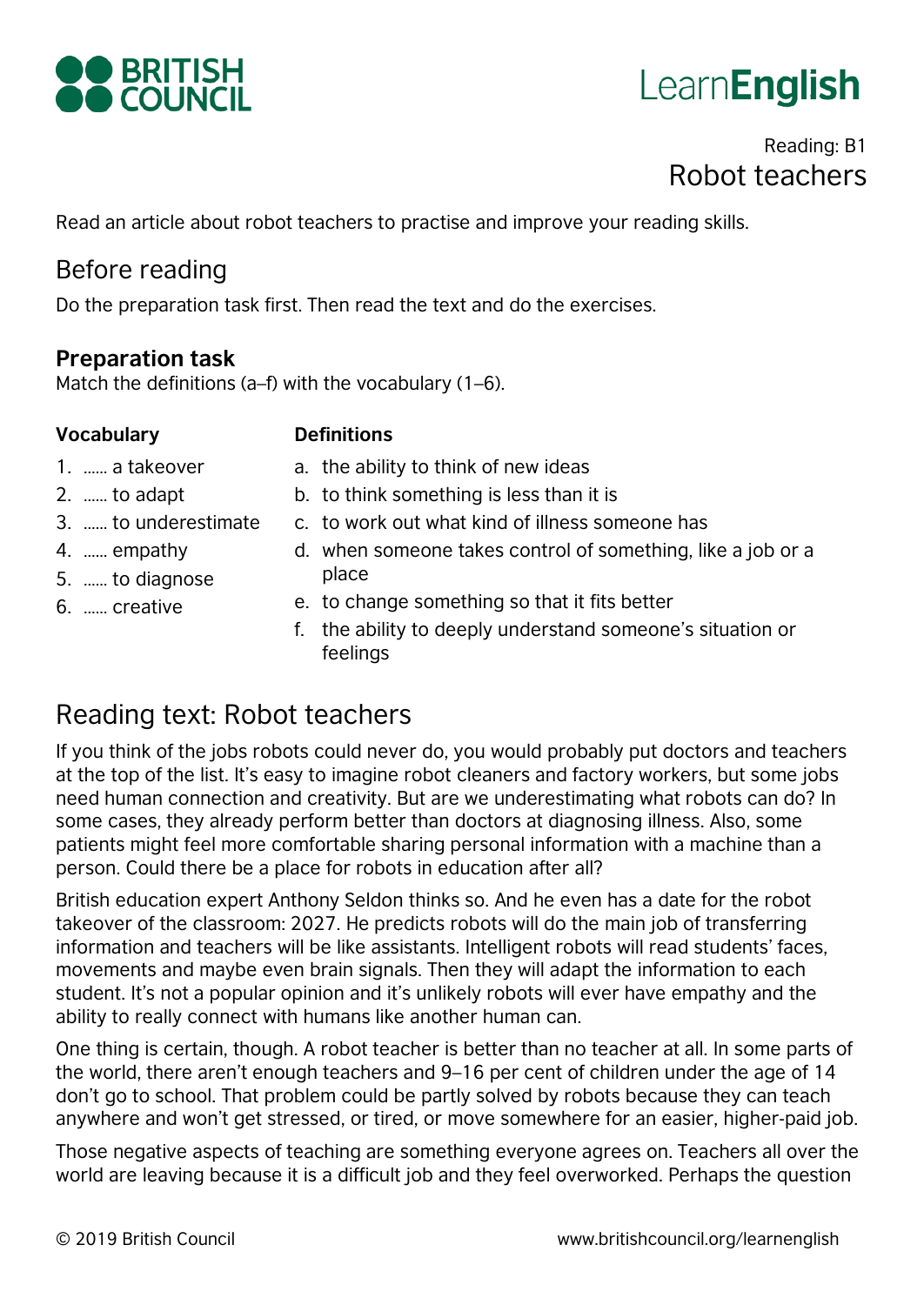



is not 'Will robots replace teachers?' but 'How can robots help teachers?' Office workers can use software to do things like organise and answer emails, arrange meetings and update calendars. Teachers waste a lot of time doing non-teaching work, including more than 11 hours a week marking homework. If robots could cut the time teachers spend marking homework and writing reports, teachers would have more time and energy for the parts of the job humans do best.

Tasks

#### **Task 1**

Are the sentences true or false?

|                                                                                            | <b>Answer</b> |       |
|--------------------------------------------------------------------------------------------|---------------|-------|
| 1. Most jobs seem as if they can be done by robots or computers.                           | True          | False |
| 2. Robots are always better at diagnosing illness than doctors.                            | True          | False |
| 3. Many experts agree robots will replace teachers by 2027.                                | True          | False |
| 4. One advantage of robot teachers is that they don't need to rest.                        | True          | False |
| 5. Robot assistants could help teachers by marking homework.                               | True          | False |
| 6. Some teachers use robots to reduce their time answering emails and<br>marking homework. | True          | False |

### **Task 2**

Choose the best answer.

- 1. It's easy to think robots …
	- a. will replace people even if we don't like the idea.
	- b. are more capable than people and it's true.
	- c. can do less than people but it's not always true.
- 2. Anthony Seldon thinks teachers in the future will …
	- a. help robots in class.
	- b. teach knowledge to students.
	- c. no longer exist.
- 3. Robots will probably never …
	- a. have human understanding of emotions.
	- b. be a popular choice for teachers.
	- c. be intelligent enough to work in education.
- 4. Some parts of the world …
	- a. pay robots to teach.
	- b. already use robots in teaching jobs.
	- c. have a shortage of teachers.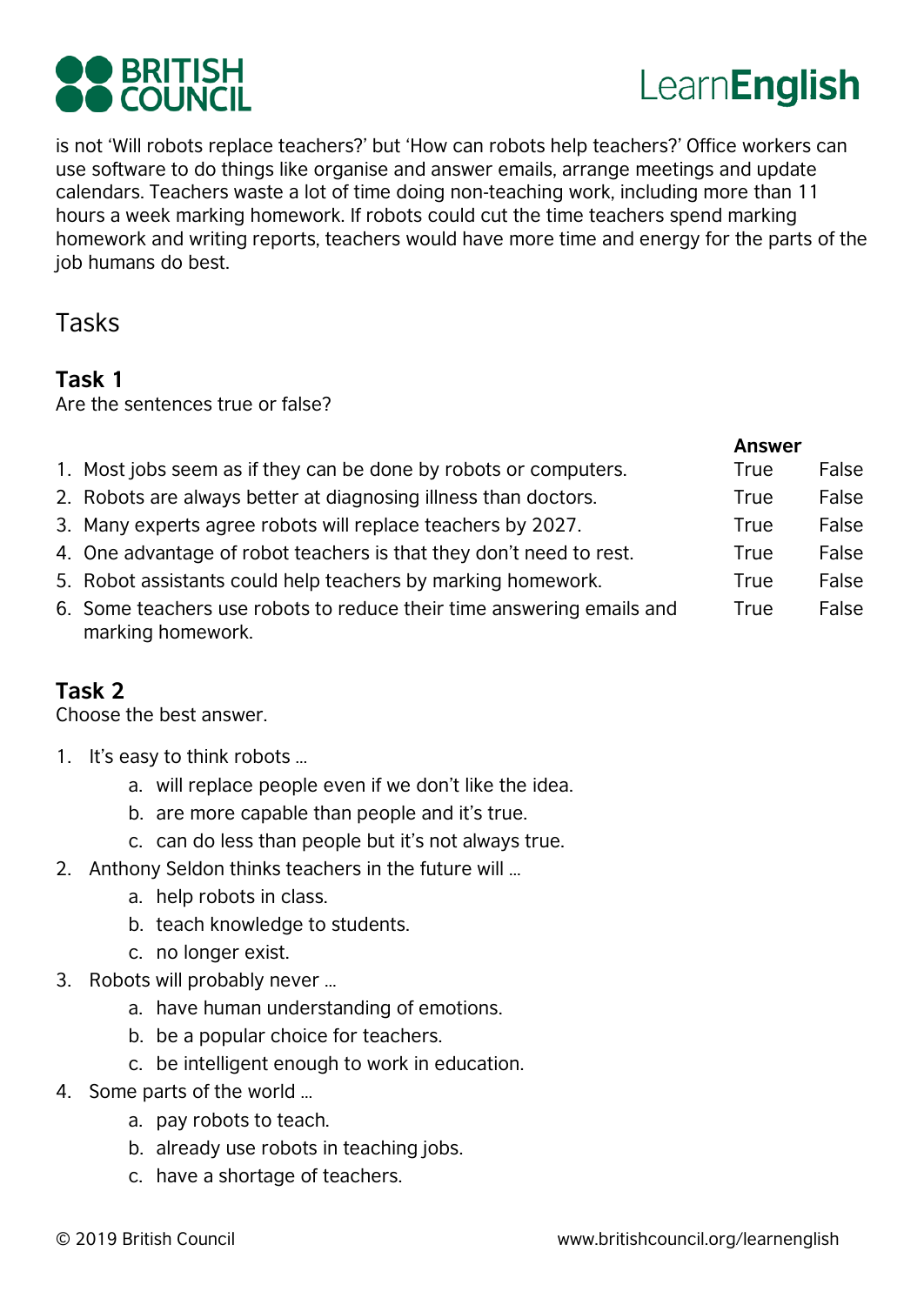



- 5. Teachers …
	- a. work harder than office workers.
	- b. have less help than office workers.
	- c. leave their jobs to become office workers.
- 6. Robots could …
	- a. empathise with students.
	- b. mark homework.
	- c. prepare lessons.

#### **Discussion**

Would you like to have a robot as a teacher?